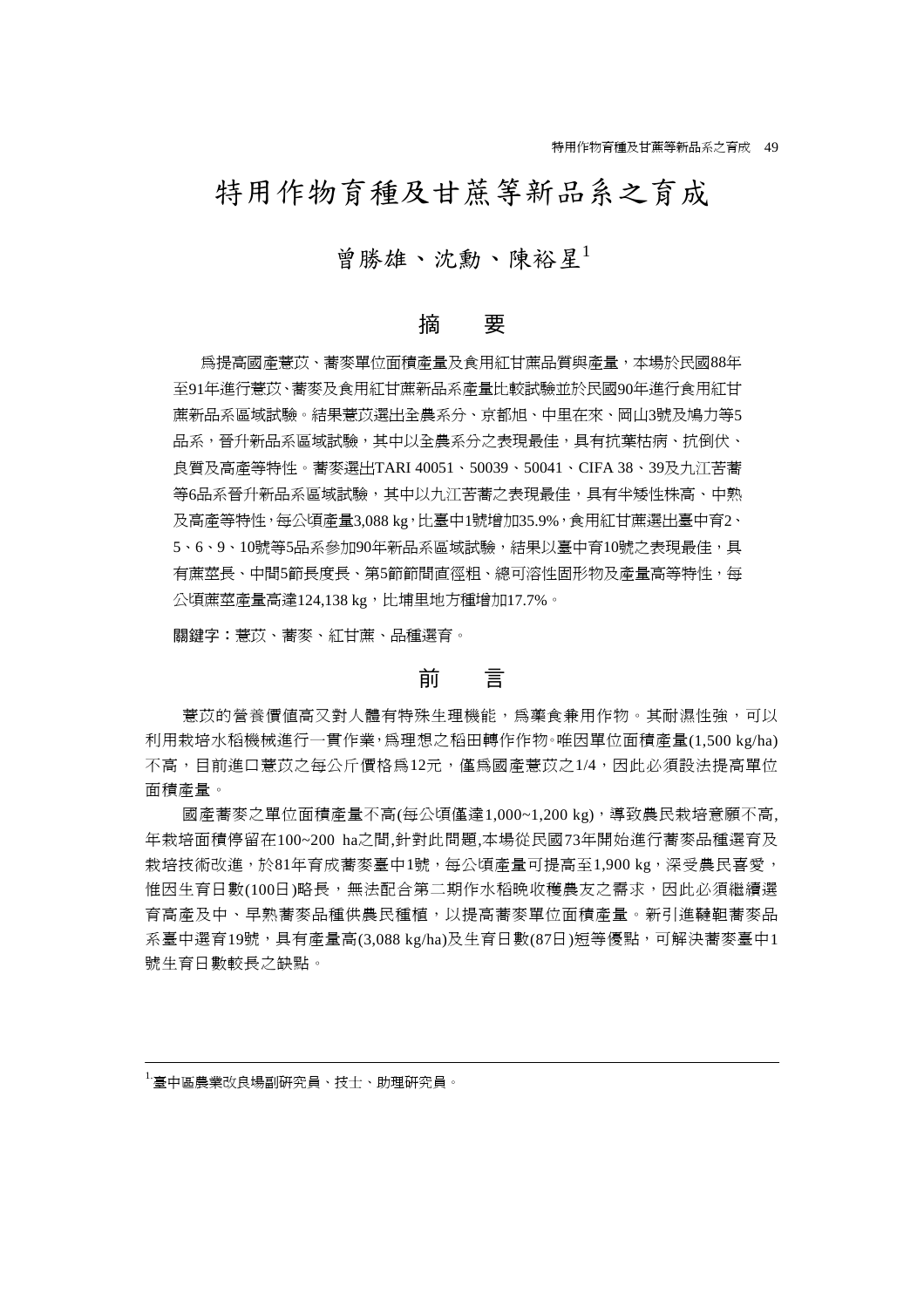本省食用紅甘蔗之栽培歷史悠久,可溯自先民來臺即有種植,蔗莖纖維含量較製糖 用甘蔗為少,鬆脆多汁,含有適量的水分及糖分,風味絕佳,直接供為啃食或榨汁製罐 冷凍出售,為大家所喜愛的消暑聖品。民國87年全省栽培面積為2,351 ha,主要分佈於本 省中南部及東部,其中以中部栽培面積(1,216 ha)最多,佔全省總面積之51.7%,其後依次 為南部(798 ha,33.9%)及東部(308 ha,13.1%)。近20年來發現紅甘蔗植株生長不良,蔗莖 短小, 節間短, 莖徑小而細, 組織變硬, 液汁含量少, 產量銳減, 影響農民收益甚鉅, 急需設法改進。

## 材料與方法

- 1.薏苡:供試品種Mato gross、Rio grande、Brazil No1. No2.、中里在來、全農系分、奧羽 3號、黑石在來、京都旭、岡山3號、岡山在來、德島系、尾花澤在來及鳩力等15品系, 對照品種為臺中1號。
- 2.蕎麥:供試品種TARI 40539、40550、40551、50036、50039、50041、CIFA38、39及九 江苦蕎等9品系,對照品種為臺中1號。
- 3.紅甘蔗:供試品種

臺中選系1號(選自草屯)、臺中選系2號(選自名間) 臺中選系3號(選自二水)、臺中選系4號(選自竹山) 臺中選系5號(選自朴子)、臺中選育6號(選自油車) 臺中選育7號(選自莿桐)、臺中選育8號(選自田寮) 臺中選育9號(選自鹽埔)、臺中選育10號(選自田中) 對照品種為埔里地方種。

## 方 法

- 1.新品系產量比較試驗採用RCBD設計,4重複,小區面積薏苡及蕎麥均爲10.5 m<sup>2</sup> (3×3.5 m), 食用紅甘蔗為21 m<sup>2</sup> (4.2×5 m)。
- 2.紅甘蔗新品系區域試驗採用RCBD設計,4重複,小區面積為28m2(5.6 m×5 m)。
- 3.薏苡採用水田移植栽培;蕎麥採旱田直播栽培;食用紅甘蔗採開溝做畦栽培。
- 4.紅甘蔗新品系區域試驗於埔里、二水及田中三處進行。
- 5.調查項目-薏苡及蕎麥:開花期、成熟期、株高、平方公尺株數(或莖數)、每株分蘗數(或 分枝數)、每莖(或株)粒數、倒伏性、稔實率、千粒重及產量等。食用紅甘蔗:蔗莖長度、 平方公尺莖數、節數、中間5節長度、第5節節間直徑、葉寬、總可溶性固形物及產量等。

# 結果與討論

#### 薏苡新引進品系產量比較試驗

88、89、90及91年春作新品系產量比較試驗農藝性狀列如表一之一、表一之二、表 一之三及表一之四,88~91年四年平均農藝性狀列如表一之五,89~91年三年平均農藝性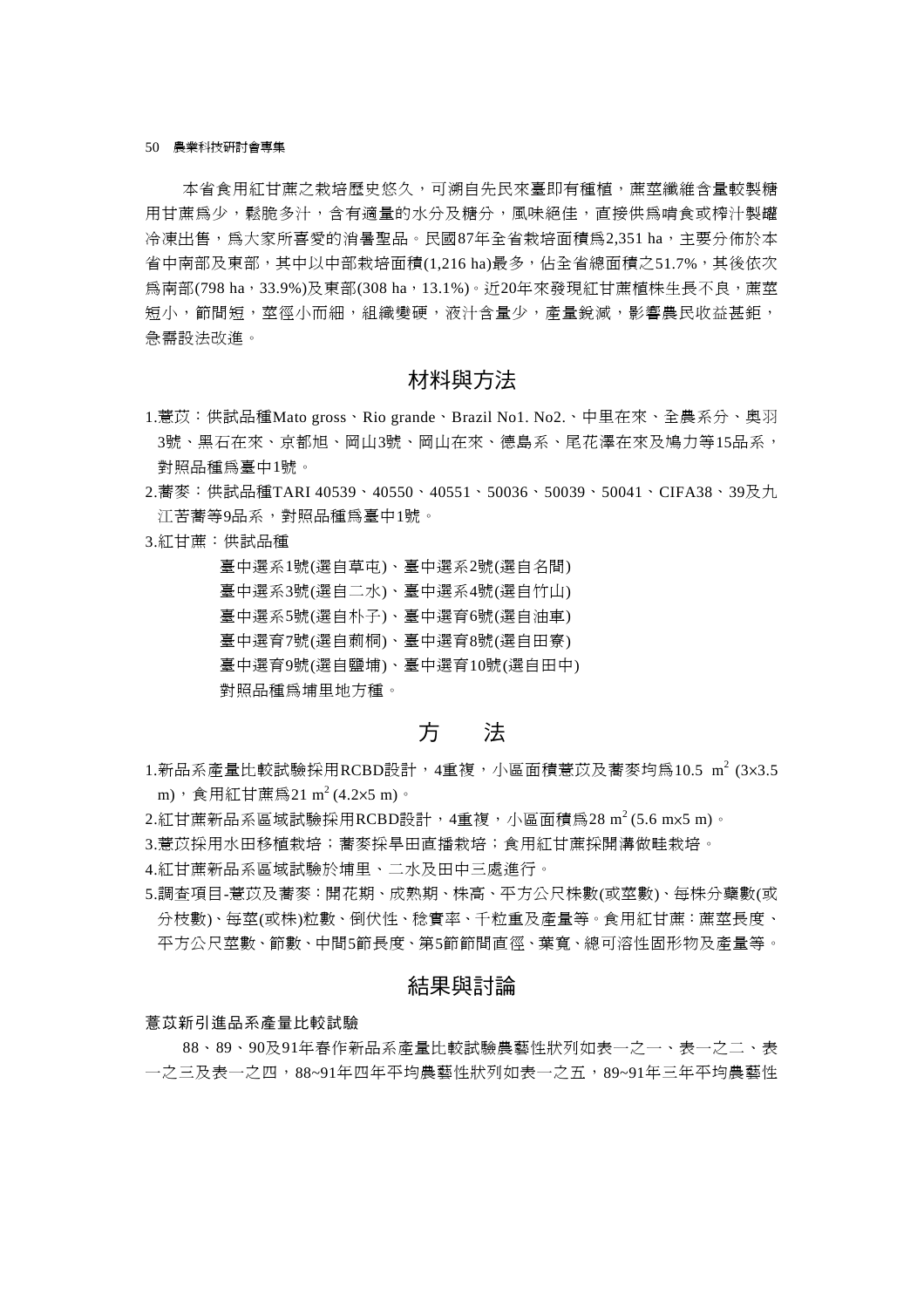狀列如表一之六。由表一之五可知,產量超過對照品種臺中1號者有全農系分、京都旭及 中里在來等3品系,比臺中1號增加12.3%、5.8%及1.9%,其中以全農系分之表現最佳,平 方公尺莖數比臺中1號增加4.1枝,每莖粒數增加0.6粒,稔實率增加3.3%,千粒重增加1.4  $\Delta$ 克,每公頃產量高達3,882 kg,比臺中1號(3,457 kg)增加12.3%。由表一之六可知,產量 超過對照品種臺中1號者有岡山3號及鳩力,分別比臺中1號增加2.2%及0.3%,岡山3號株 高比臺中1號矮7.1 cm,稔實率比臺中1號增加2.7%;鳩力比臺中1號矮32.5 cm,平方公尺 莖數增加3.7支,稔實率增加2.4%,但每莖粒數比臺中1號減少4.9粒。

綜合88~91年試驗結果,選出全農系分、京都旭、中里在來、岡山3號及鳩力等5品系 參加92年薏苡新品系區域試驗,產量比臺中1號增加0.3~12.3%,其中以全農系分之表現最 佳,具有抗葉枯病、抗倒伏、良質及高產等特性,每公頃產量3,882 kg,比臺中1號增加 12.3%。

表一之一、88 年春作薏苡新品系產量比較試驗之農藝性狀

Table 1-1. The yield trial on introduced varieties the agronomic characters of job's tears (spring crop, 1999)

> 插植日期:4 月 3 日 Transplanting date: 3, April.

| variety         | Growth   | Plant  | Tiller number Grains per Ripening |       |       | 1000  | Grain   | Index |
|-----------------|----------|--------|-----------------------------------|-------|-------|-------|---------|-------|
| (種)             | duration | height | per $m2$                          | plant | grain | grain | yield   | (% )  |
|                 | (day)    | (cm)   | (no)                              | (no)  | (% )  | (g)   | (kg/ha) |       |
| Mato gross      | 110      | 143.7  | 83.7                              | 50.8  | 72.7  | 87.2  | 2,452f  | 76.8  |
| Rio grande      | 110      | 126.8  | 77.3                              | 53.0  | 71.6  | 89.2  | 2.378f  | 74.5  |
| Brazil No.2     | 111      | 126.7  | 68.1                              | 70.9  | 69.7  | 89.4  | 2.736e  | 85.7  |
| Chung li zairai | 108      | 121.6  | 90.4                              | 62.9  | 71.7  | 90.3  | 3,344bc | 104.8 |
| Chuannong line  | 110      | 140.8  | 84.2                              | 74.1  | 68.9  | 89.1  | 3,481ab | 109.1 |
| Ao yu No.3      | 110      | 133.3  | 71.3                              | 75.9  | 66.4  | 88.1  | 2.878de | 90.2  |
| Kurosi zairai   | 104      | 142.9  | 78.2                              | 67.2  | 68.0  | 88.1  | 2,863de | 89.7  |
| kingdushih      | 111      | 122.8  | 80.5                              | 72.0  | 75.4  | 89.6  | 3,561a  | 111.6 |
| Okayama zairai  | 109      | 138.6  | 76.1                              | 66.6  | 70.6  | 91.0  | 2,958d  | 92.7  |
| Taichung No.1   | 112      | 146.6  | 76.1                              | 69.3  | 70.5  | 94.4  | 3,191c  | 100.0 |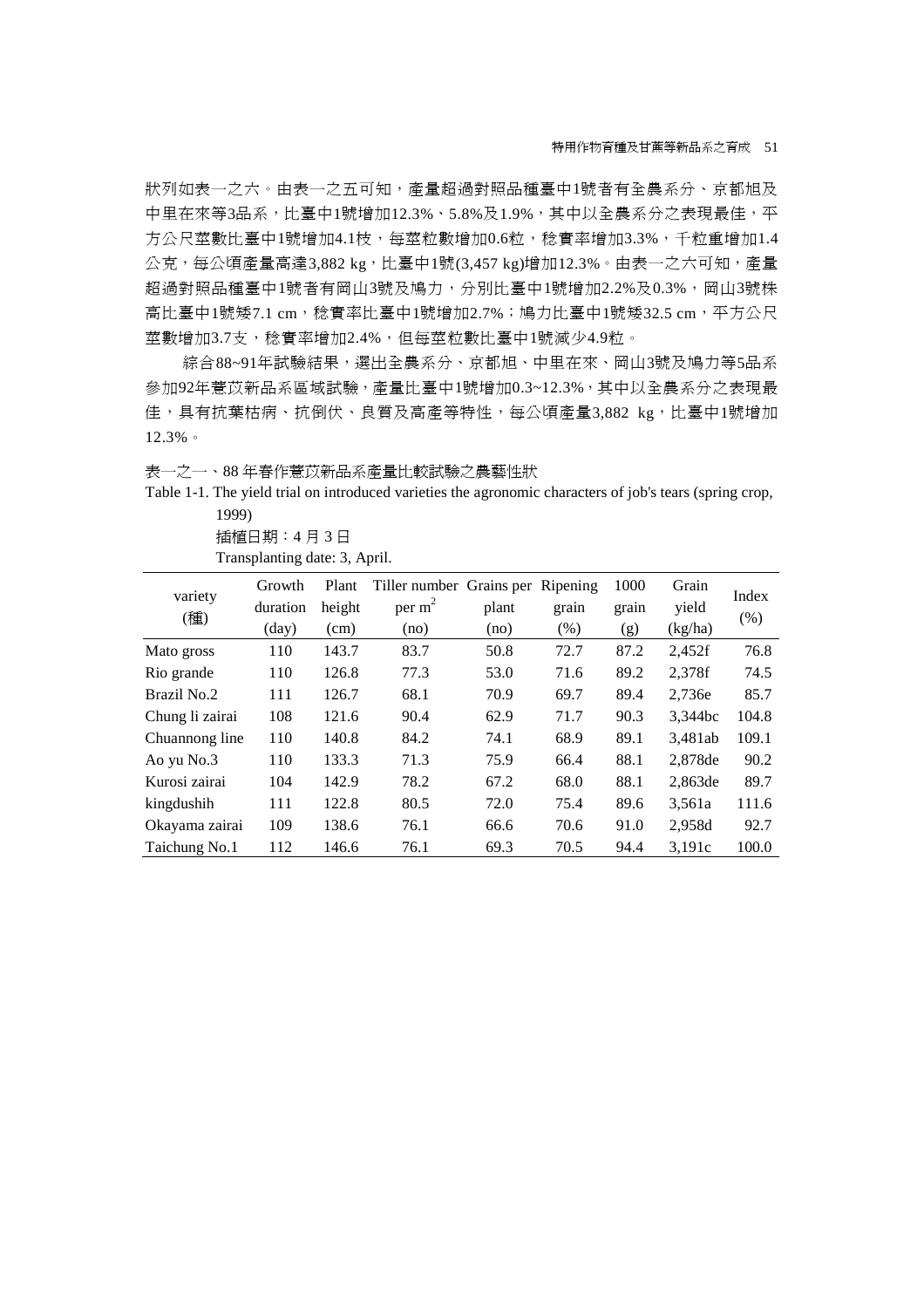## 表一之二、89 年春作薏苡新品系產量比較試驗之農藝性狀

Table 1-2. The yield trial on introduced varieties the agronomic characters of job's tears (sping crop, 2000)

| ZUUU) |  |
|-------|--|
|-------|--|

插植日期:4 月 6 日

Transplanting date: 6, April.

| variety         | Growth         | Plant  | Tiller number Grains per |       | Ripening | 1000  | Grain    | Index |
|-----------------|----------------|--------|--------------------------|-------|----------|-------|----------|-------|
| (種)             | duration       | height | per $m2$                 | plant | grain    | grain | yield    | (% )  |
|                 | $\text{(day)}$ | (cm)   | (no)                     | (no)  | (% )     | (g)   | (kg/ha)  |       |
| Mato gross      | 111            | 100.3  | 89.9                     | 62.2  | 84.3     | 83.6  | 3,585bed | 98.0  |
| Rio grande      | 110            | 130.3  | 91.1                     | 62.1  | 83.1     | 83.1  | 3548bed  | 97.0  |
| Brazil No.2     | 113            | 130.4  | 91.2                     | 63.8  | 83.2     | 82.1  | 3,604bed | 98.6  |
| Chung li zairai | 103            | 133.9  | 88.1                     | 68.5  | 81.8     | 82.9  | 3,717b   | 101.6 |
| Chuannong line  | 108            | 142.6  | 79.4                     | 76.1  | 82.2     | 88.7  | 4,007a   | 109.6 |
| Ao yu No.3      | 108            | 135.6  | 80.4                     | 63.1  | 84.6     | 84.4  | 3,292ef  | 90.0  |
| Kurosi zairai   | 100            | 146.0  | 83.4                     | 71.7  | 80.5     | 78.4  | 3,433de  | 93.9  |
| kingdushih      | 109            | 117.2  | 77.4                     | 81.9  | 80.9     | 82.0  | 3,825b   | 104.6 |
| Okayama No.3    | 111            | 125.6  | 76.0                     | 73.3  | 84.7     | 86.9  | 3729b    | 102.0 |
| Okayama zairai  | 107            | 142.2  | 75.6                     | 69.8  | 81.8     | 84.2  | 3,304ef  | 90.4  |
| Juli            | 107            | 96.4   | 93.0                     | 61.3  | 85.9     | 88.4  | 3,933a   | 107.6 |
| Taichung No.1   | 110            | 141.0  | 77.0                     | 79.2  | 76.0     | 86.8  | 3,657bc  | 100.0 |

表一之三、90 年春作薏苡新品系產量比較試驗之農藝性狀

Table 1-3. The yield trial on introduced varieties the agronomic characters of job's tears (spring crop, 2001)

| ZUU I J          |                                      |                         |                                      |                             |                           |                      |                        |               |
|------------------|--------------------------------------|-------------------------|--------------------------------------|-----------------------------|---------------------------|----------------------|------------------------|---------------|
|                  | 插植日期:4月9日                            |                         |                                      |                             |                           |                      |                        |               |
|                  | Transplanting date: 9, April.        |                         |                                      |                             |                           |                      |                        |               |
| variety<br>(種)   | Growth<br>duration<br>$\text{(day)}$ | Plant<br>height<br>(cm) | Tiller<br>number<br>per $m2$<br>(no) | Grains<br>per plant<br>(no) | Ripening<br>grain<br>(% ) | 1000<br>grain<br>(g) | Grain yield<br>(kg/ha) | Index<br>(% ) |
| Brazil No.1      | 110                                  | 147.0                   | 114.1                                | 59.6                        | 56.3                      | 82.9                 | 2,884e                 | 89.0          |
| Brazil No.2      | 111                                  | 152.6                   | 109.7                                | 64.0                        | 60.0                      | 85.7                 | 3,280b                 | 101.2         |
| chung li zairai  | 101                                  | 154.2                   | 91.4                                 | 70.4                        | 63.9                      | 96.1                 | 3,221bcd               | 99.4          |
| chuannong line   | 106                                  | 163.4                   | 129.5                                | 60.3                        | 59.9                      | 87.0                 | 3.701a                 | 114.2         |
| Tetao Hsi        | 105                                  | 147.0                   | 84.8                                 | 70.8                        | 57.6                      | 87.9                 | 2,765e                 | 85.3          |
| Obanazawa zairai | 107                                  | 143.0                   | 116.2                                | 54.6                        | 62.1                      | 86.0                 | 3,082bcd               | 95.1          |
| Kingdushih       | 107                                  | 152.7                   | 122.8                                | 57.0                        | 58.5                      | 86.4                 | 3,218bcd               | 99.3          |
| Okayama No.3     | 109                                  | 156.9                   | 102.7                                | 66.5                        | 61.2                      | 83.9                 | 3,188bcd               | 98.4          |
| Juli             | 95                                   | 129.1                   | 103.2                                | 69.5                        | 56.8                      | 84.5                 | 3,128cd                | 96.5          |
| Taichung No.1    | 108                                  | 158.8                   | 106.2                                | 61.4                        | 63.8                      | 85.7                 | 2,241bc                | 100           |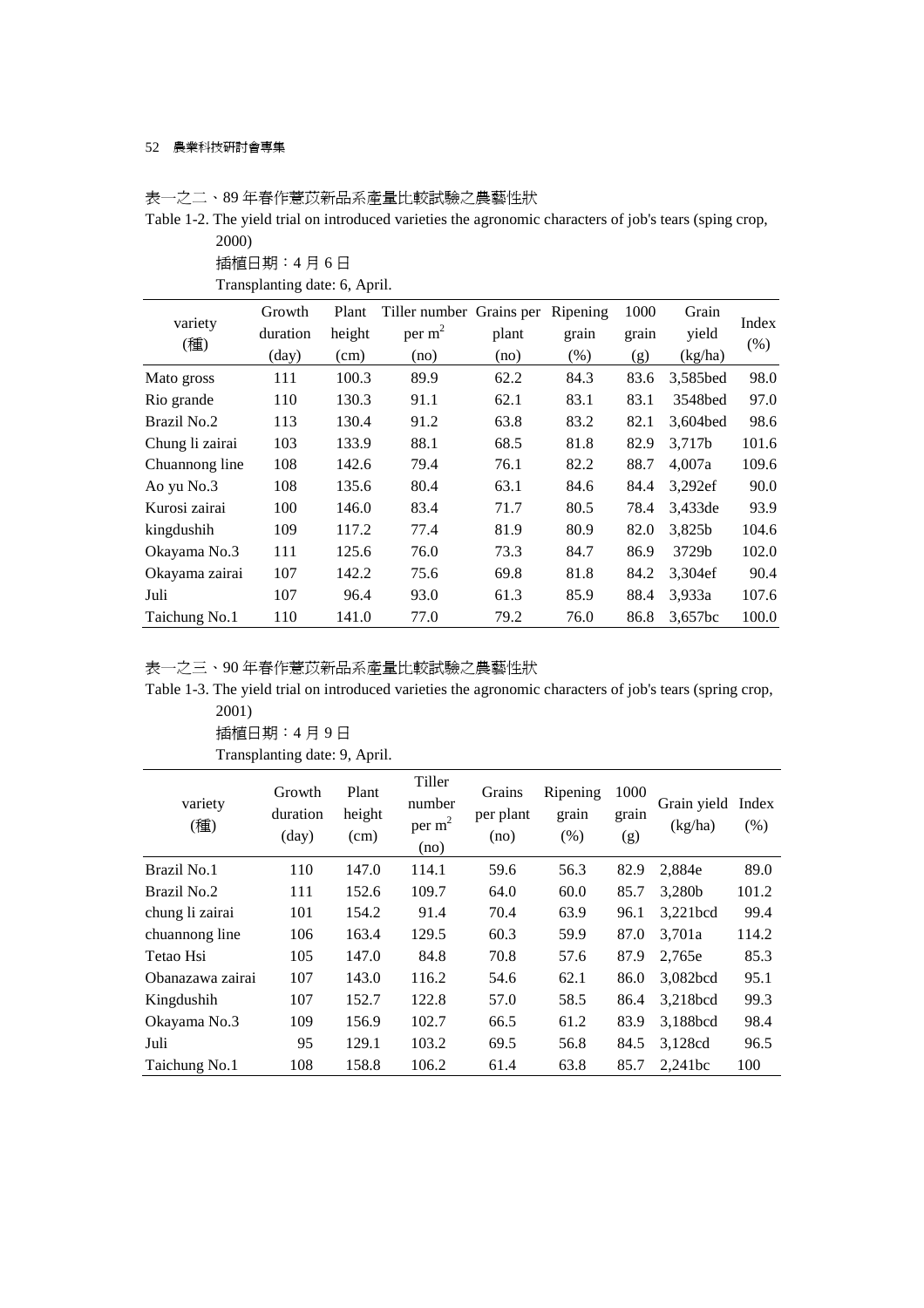表一之四、91 年春作薏苡新品系比較試驗之農藝性狀

Table 1-4. The yield trial on introduced varieties the agronomic characters of job's tears (spring crop, 2002)

|                  | Growth          | Plant  | Tiller number. | Grains    | Ripening | 1000 g | Grain   | Index   |
|------------------|-----------------|--------|----------------|-----------|----------|--------|---------|---------|
| variety<br>(種)   | duration        | height | per $m2$       | per plant | grain    | rain   | yield   | $(\% )$ |
|                  | $\frac{day}{ }$ | (cm)   | (no)           | (no)      | (%)      | (g)    | (kg/ha) |         |
| Brazil No.1      | 108             | 115.8  | 91.8           | 78.7      | 76.9     | 83.9   | 4,233a  | 113.2   |
| Brazil No.2      | 109             | 128.8  | 95.0           | 71.2      | 70.0     | 84.4   | 3,635cd | 97.2    |
| Chung li zairai  | 99              | 128.8  | 88.1           | 75.8      | 70.3     | 89.3   | 3,813bc | 102.0   |
| Chuannong line   | 104             | 133.8  | 98.2           | 73.8      | 75.6     | 87.2   | 4.340a  | 116.1   |
| Tetao Hsi        | 103             | 127.0  | 91.0           | 72.0      | 63.4     | 88.4   | 3,338e  | 89.3    |
| Obanazawa zairai | 105             | 118.8  | 101.3          | 67.1      | 66.8     | 86.5   | 3,570d  | 95.5    |
| Kingdushih       | 105             | 127.3  | 101.3          | 70.3      | 72.1     | 86.4   | 4,033b  | 107.9   |
| Okayama No.3     | 107             | 126.0  | 95.0           | 74.0      | 72.4     | 85.4   | 3,950b  | 105.7   |
| Juli             | 93              | 107.8  | 88.7           | 71.6      | 72.2     | 86.5   | 3,608cd | 96.5    |
| Taichung No.1    | 106             | 130.3  | 89.0           | 71.9      | 74.9     | 85.8   | 3,738c  | 100     |

插植日期:3 月 14 日

Transplanting date: 14, March.

表一之五、薏苡新品系之農藝性狀(88~91 年平均)

Table 1-5. The mean value of agronomic characters on introduced varieties of job's tears (the mean of four years)

| variety<br>(種)  | Growth   | Plant  | Tiller         | Grains    | Ripening | 1000  | Grain   |        |
|-----------------|----------|--------|----------------|-----------|----------|-------|---------|--------|
|                 | duration | height | numberper $m2$ | per plant | grain    | grain | vield   | Index  |
|                 | (day)    | (cm)   | (no            | (no       | (%)      | (g)   | (kg/ha) | $(\%)$ |
| Chuannong line  | 109      | 149.2  | 85.9           | 71.6      | 79.5     | 87.3  | 3.882   | 112.3  |
| Kingdushih      | 111      | 137.9  | 79.9           | 72.9      | 80.0     | 86.4  | 3.659   | 105.8  |
| Chung li zairai | 104      | 135.3  | 84.3           | 68.6      | 77.8     | 86.2  | 3.524   | 101.9  |
| Taichung No.1   | 111      | 147.6  | 81.8           | 71.0      | 76.2     | 85.9  | 3.457   | 100    |

表一之六、薏苡新品系之農藝性狀(89~91 年平均)

Table 1-6. The mean value of agronomic characters on introduced varieties of job's tears (the mean of three years )

| variety<br>(種) | Growth<br>duration | Plant<br>height | Tiller number Grains<br>per m <sup>-</sup> | per plant | Ripening<br>grain | 1000<br>grain | Grain<br>vield | Index<br>(% ) |
|----------------|--------------------|-----------------|--------------------------------------------|-----------|-------------------|---------------|----------------|---------------|
|                | (day)              | (cm)            | (no)                                       | (no)      | $\mathcal{O}_0$   | ՛Զ)           | (kg/ha)        |               |
| Okayama No.3   | 110                | 136.2           | 89.2                                       | 69.9      | 74.8              | 85.4          | 3.622          | 102.2         |
| Juli           | 101                | 110.8           | 92.8                                       | 65.4      | 74.5              | 86.5          | 3.556          | 100.3         |
| Taichung NO.1  | 109                | 143.3           | 89.1                                       | 70.3      | 72.1              | 86.3          | 3.545          | 100           |

### 韃靼蕎麥新品系產量比較試驗

88、89及90年秋裡作韃靼蕎麥新品系產量比較試驗農藝性狀列如表二之一、二之二 及二之三,88~90年三年平均農藝性狀列如表二之四。由表二之四可知,供試品系(種)生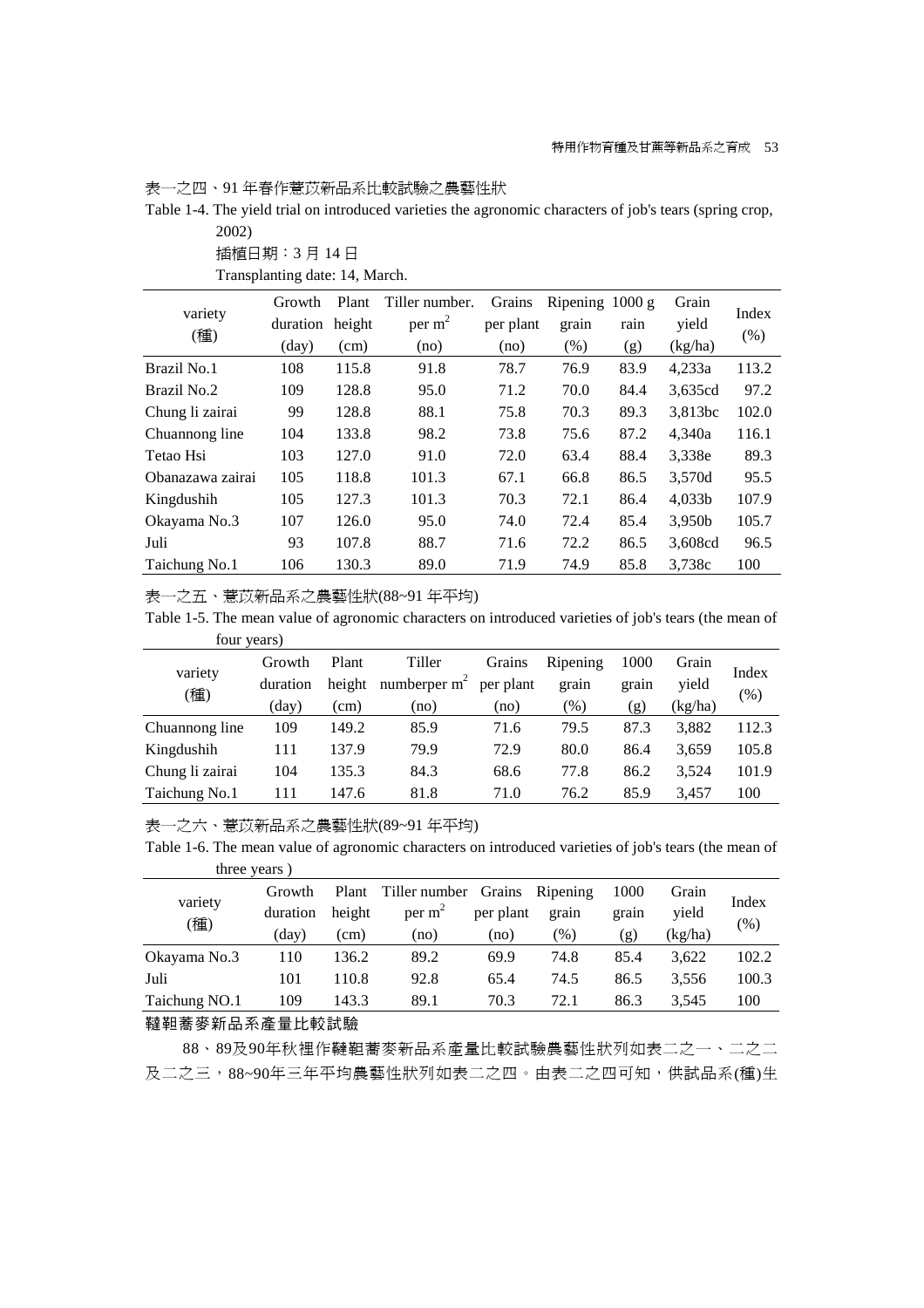育日數比對照品種臺中1號早熟11~21日,株高比臺中1號減少16.7~45.9 cm;平方公尺株 數比臺中1號增加16.5~28.4支;每株粒數比臺中1號減少3.6粒至增加46.4粒;千粒重比臺 中1號減少5.6~8.7 g;每公頃產量介於2,287~3,088 kg,比臺中1號(2,272 kg)增加0.7~35.9%。

綜合88~90年試驗結果,選出TARI 40051、50039、50041、CIFA 38、39及九江苦蕎 等6品系參加91年秋裡作韃靼蕎麥新品系區域試驗,其中以九江苦蕎之表現最佳,具有半 矮性、中熟、耐倒伏及高產等特性,每公頃產量3,088 kg,比臺中1號增加35.9%。

表二之一、88 年秋裡作苦蕎麥新品系產量比較試驗之農藝性狀

Table 2-1. The yield trial on introduced varieties the agronomic characters of Tatary buckwheat (fall crop, 1999)

| variety           | Growth         | Plant  | Tiller number | Grain per |      | 1000 grain Grain yield | Index   |
|-------------------|----------------|--------|---------------|-----------|------|------------------------|---------|
| (種)               | duration       | height | per $m2$      | plant     | (g)  | (kg/ha)                | $(\% )$ |
|                   | $\text{(day)}$ | (cm)   | (no)          | (no)      |      |                        |         |
| <b>TARI 40539</b> | 83             | 46.1   | 109.0         | 77.5      | 21.8 | 1,686e                 | 70.4    |
| <b>TARI 40550</b> | 82             | 31.5   | 51.7          | 92.5      | 22.1 | 966f                   | 40.3    |
| <b>TARI 40551</b> | 85             | 65.9   | 102.7         | 111.5     | 22.0 | 2,300d                 | 96.0    |
| <b>TARI 50036</b> | 83             | 48.8   | 104.2         | 74.7      | 22.6 | 1,606e                 | 67.1    |
| <b>TARI 50039</b> | 96             | 50.5   | 104.3         | 131.7     | 22.6 | 2.840c                 | 118.6   |
| <b>TARI 50041</b> | 96             | 62.7   | 100.6         | 156.1     | 21.0 | 3,016ab                | 125.9   |
| CIFA 38           | 92             | 64.2   | 109.3         | 142.7     | 20.9 | 3,006ab                | 125.5   |
| CIFA 39           | 92             | 71.5   | 101.0         | 150.5     | 21.1 | 2,950bc                | 123.2   |
| Chiu chiang       | 91             | 72.3   | 98.0          | 157.6     | 22.2 | 3,126a                 | 130.5   |
| Taichung No.1     | 105            | 94.0   | 68.3          | 128.8     | 29.5 | 2,395d                 | 100.0   |

播種日期:10 月 20 日 Seeding rate: 20, October

表二之二、89 年秋裡作苦蕎麥新品系產量比較試驗之農藝性狀

Table 2-2. The yield trial on introduced varieties the agronomic characters of Tatary buckwheat (fall crop, 2000)

> 播種日期:10 月 12 日 Seeding rate: 12, October

| variety<br>(種)     | Growth<br>duration<br>(day) | Plant height<br>(cm) | Tiller number<br>per $m2$<br>(no) | Grain per<br>plant<br>(no) | 1000<br>grain<br>(g) | Grain yield<br>(kg/ha) | Index<br>(% ) |
|--------------------|-----------------------------|----------------------|-----------------------------------|----------------------------|----------------------|------------------------|---------------|
| <b>TARI 40539</b>  | 72                          | 63.0                 | 91.5                              | 108.0                      | 22.9                 | 2,263e                 | 89.5          |
| <b>TARI 40550</b>  | 71                          | 72.4                 | 69.8                              | 121.9                      | 23.2                 | 1.974f                 | 78.1          |
| <b>TARI 40551</b>  | 74                          | 84.6                 | 101.6                             | 94.4                       | 23.1                 | 2.216e                 | 87.7          |
| <b>TARI 50036</b>  | 72                          | 88.0                 | 82.6                              | 99.5                       | 23.7                 | 1.948f                 | 77.1          |
| <b>TARI 50039</b>  | 85                          | 62.3                 | 92.0                              | 128.0                      | 23.6                 | 2,779c                 | 109.9         |
| <b>TARI 50041</b>  | 85                          | 61.6                 | 101.4                             | 143.0                      | 22.1                 | 3,205a                 | 131.8         |
| CIFA <sub>38</sub> | 81                          | 92.2                 | 107.1                             | 138.9                      | 21.9                 | 3,258a                 | 134.0         |
| CIFA 39            | 84                          | 98.2                 | 87.6                              | 158.2                      | 22.2                 | 3,077b                 | 121.7         |
| Chiu chiang        | 85                          | 95.4                 | 94.4                              | 155.3                      | 22.5                 | 3,299a                 | 135.7         |
| Taichung No.1      | 100                         | 110.0                | 75.9                              | 107.5                      | 29.8                 | 2.431d                 | 100           |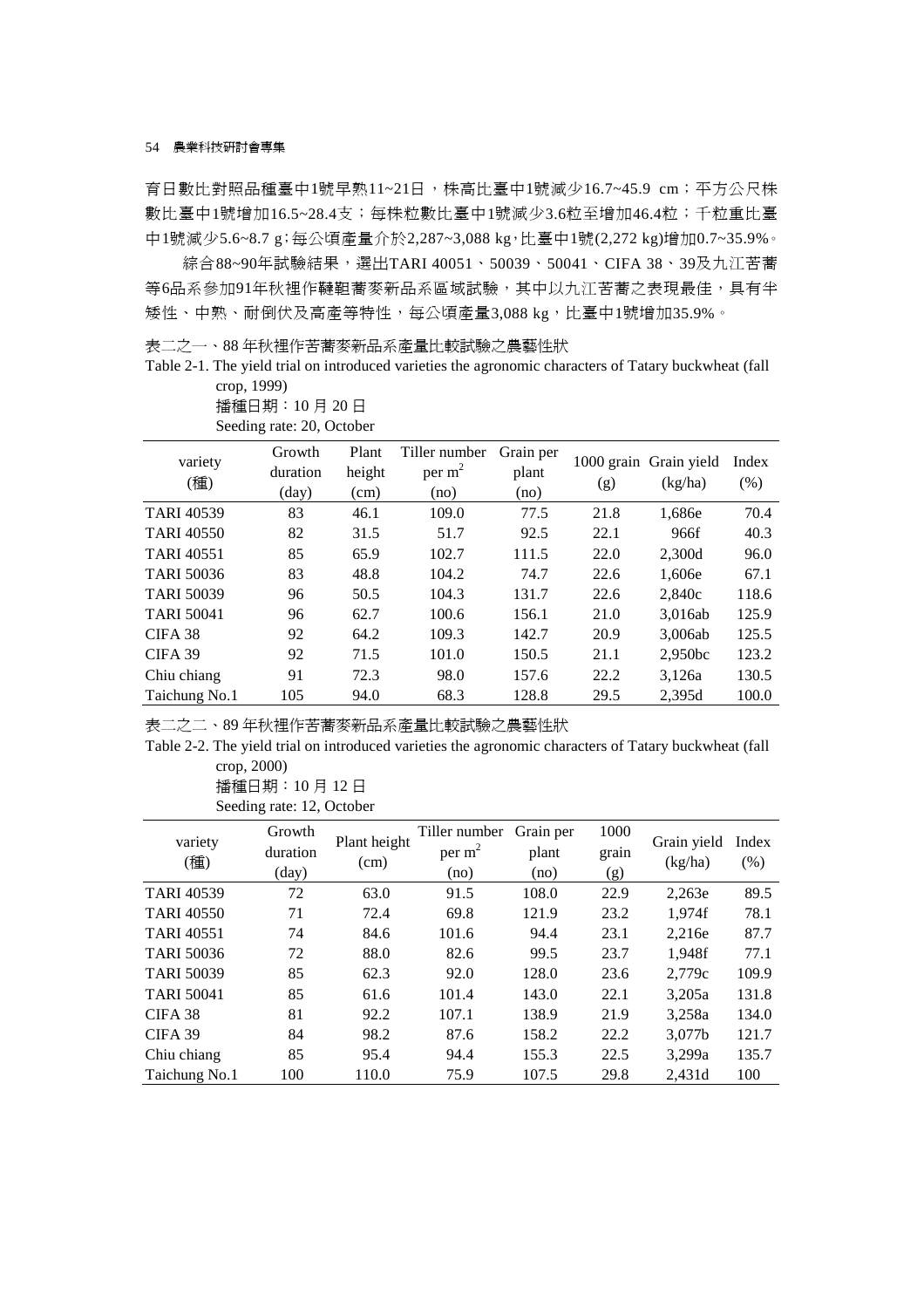表二之三、90 年秋裡作苦蕎麥新品系產量比較試驗之農藝性狀

Table 2-3. The yield trial on introduced varieties the agronomic characters of Tatary buckwheat (fall crop, 2001)

播種日期:10 月 29 日

Seeding date: 29, October

|                    | Growth   | Plant  | Tiller number Grain per |       | 1000  | Grain   | Index |
|--------------------|----------|--------|-------------------------|-------|-------|---------|-------|
| variety<br>(種)     | duration | height | per m <sub>2</sub>      | plant | grain | yield   |       |
|                    | (day)    | (cm)   | (no)                    | (no)  | (g)   | (kg/ha) | (% )  |
| <b>TARI 40539</b>  | 81       | 62.6   | 98.7                    | 98.1  | 24.4  | 2,065d  | 103.8 |
| <b>TARI 40550</b>  | 77       | 70.9   | 63.0                    | 137.1 | 24.9  | 2,090 d | 105.0 |
| <b>TARI 40551</b>  | 80       | 87.3   | 102.0                   | 110.1 | 23.1  | 2,345 c | 117.8 |
| <b>TARI 50036</b>  | 81       | 91.2   | 93.9                    | 114.1 | 24.6  | 2,420 b | 121.6 |
| <b>TARI 50039</b>  | 89       | 66.6   | 91.7                    | 134.9 | 25.7  | 2,485 b | 124.9 |
| <b>TARI 50041</b>  | 89       | 66.0   | 95.5                    | 166.8 | 19.5  | 2,500 b | 125.6 |
| CIFA <sub>38</sub> | 79       | 88.9   | 103.6                   | 130.1 | 21.6  | 2,415 b | 121.4 |
| CIFA 39            | 81       | 97.3   | 94.5                    | 135.1 | 23.8  | 2,778 a | 139.6 |
| Chiu chiang        | 82       | 94.2   | 99.6                    | 122.3 | 24.0  | 2,840 a | 142.7 |
| Taichung No.1      | 97       | 113.2  | 75.2                    | 90.5  | 29.6  | 1.990 d | 100   |

表二之四、苦蕎麥新品系之農藝性狀(88-90 年平均)

Table 2-4. The mean value of agronomic characters on introcbuced varieties of Tatary buckwheat (the mean of three years)

| variety<br>(種)     | Growth<br>duration<br>(day) | Plant height<br>(cm) | Tiller number<br>per $m2$<br>(no) | Grain per<br>plant<br>(no) | $1000$ grain<br>(g) | Grain<br>yield<br>(kg/ha) | Index<br>(% ) |
|--------------------|-----------------------------|----------------------|-----------------------------------|----------------------------|---------------------|---------------------------|---------------|
| <b>TARI 40551</b>  | 80                          | 80.5                 | 102.0                             | 105.3                      | 22.7                | 2,287                     | 100.7         |
| <b>TARI 50039</b>  | 90                          | 59.8                 | 91.7                              | 131.5                      | 24.0                | 2,701                     | 118.9         |
| <b>TARI 50041</b>  | 90                          | 63.4                 | 95.5                              | 155.3                      | 20.9                | 2,907                     | 127.9         |
| CIFA <sub>38</sub> | 84                          | 81.8                 | 103.6                             | 137.2                      | 21.5                | 2,893                     | 127.3         |
| CIFA 39            | 86                          | 89.0                 | 94.5                              | 147.9                      | 22.4                | 2,935                     | 129.2         |
| Chiu chiang        | 87                          | 87.3                 | 99.6                              | 145.1                      | 22.9                | 3,088                     | 135.9         |
| Taichung No.1      | 101                         | 105.7                | 75.2                              | 108.9                      | 29.6                | 2,272                     | 100           |

### 食用紅甘蔗新品系比較試驗

88及89年食用紅甘蔗新品系產量比較試驗農藝性狀列如表三之一、三之二,88及89 年兩年平均農藝性狀列如表三之三。由表三之三可知,供試品系之平方公尺莖數比對照 品種埔里地方種減少0.2至增加0.4支;蔗莖長度比埔里地方種減少2.4 cm至增加12.5 cm, 中間5節長度比埔里地方種增加1.5~7.2 cm; 第5節節間直徑比埔里地方種增加0.1~0.3 cm; 總 可 溶 性 固 形 物 比 埔 里 地 方 種 增 加 0.1~1.1 °Brix ; 每 公 頃 蔗 莖 產 量 介 於 109,285~124,138 kg,比埔里地方種(107,751 kg)增加1.4~15.2%。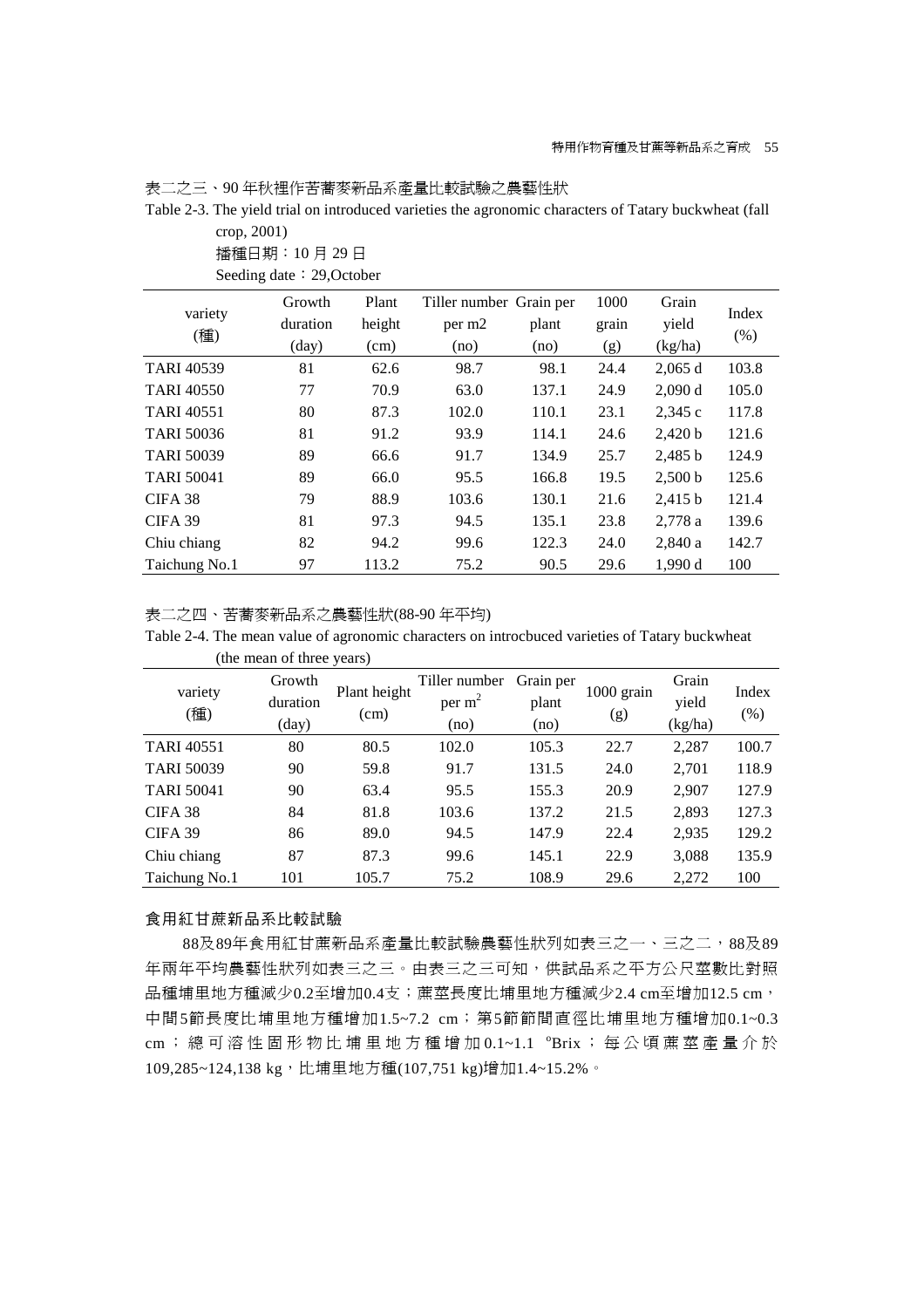綜合88、89年兩年試驗結果,選出臺中系2、5、6、9及10號等5品系參加90年食用紅 甘蔗新品系區域試驗,其中以臺中選系10號之表現最佳,比埔里地方種增加15.2%。

表三之一、88 年食用紅甘蔗新品系產量比較試驗之農藝性狀

Table 3-1. The yield trial on newly line of agronomic characters of fresh edible sugarcane (1999) 種植日期:87 年 12 月 16 日

Planting date: 16, December, 1998

|                               | Tiller             |                | Middle | Number           | Total            |           |         |
|-------------------------------|--------------------|----------------|--------|------------------|------------------|-----------|---------|
| Lines                         | number.            | Plant          | 5-node | five node solube |                  | Yield     | Index   |
|                               | per m <sup>2</sup> | height<br>(cm) | length | diamerer         | solids           | (kg/ha)   | $(\% )$ |
|                               | (no)               |                | (cm)   | (cm)             | $(^{\circ}Brix)$ |           |         |
| Taichung selection line No.1  | 5.7                | 239.7          | 37.6   | 3.5              | 18.4             | 111,779c  | 102.4   |
| Taichung selection line No.2  | 5.5                | 250.4          | 38.2   | 3.4              | 18.7             | 117,404b  | 107.5   |
| Taichung selection line No.3  | 5.6                | 246.6          | 37.2   | 3.6              | 18.7             | 110,385cd | 101.1   |
| Taichung selection line No.4  | 5.6                | 245.6          | 37.5   | 3.5              | 18.5             | 110,048cd | 100.8   |
| Taichung selection line No.5  | 4.9                | 241.9          | 36.5   | 3.6              | 18.1             | 112,500c  | 103.0   |
| Taichung selection line No.6  | 5.7                | 245.6          | 37.5   | 3.5              | 18.6             | 117,548b  | 107.9   |
| Taichung selection line No.7  | 5.6                | 245.5          | 37.2   | 3.5              | 18.8             | 110,913cd | 101.6   |
| Taichung selection line No.8  | 5.8                | 244.6          | 36.9   | 3.5              | 18.1             | 112,500c  | 103.0   |
| Taichung selection line No.9  | 5.8                | 244.6          | 36.9   | 3.5              | 18.5             | 116,538b  | 106.7   |
| Taichung selection line No.10 | 5.9                | 244.8          | 42.9   | 3.4              | 19.1             | 121,106a  | 110.9   |
| Puli native(CK)               | 5.3                | 243.0          | 34.5   | 3.3              | 18.1             | 109,183d  | 100     |

表三之二、89 年食用紅甘蔗新品系產量比較試驗之農藝性狀

Table 3-2. The yield trial on newly line of agronomic characters of fresh edible sugarcane (2000) 種植日期:89 年 2 月 22 日

| Planting date: 22, February |                                                |                         |                       |                                                               |     |
|-----------------------------|------------------------------------------------|-------------------------|-----------------------|---------------------------------------------------------------|-----|
| Lines                       | Tiller<br>numberp<br>er m <sup>2</sup><br>(no) | Plant<br>height<br>(cm) | length<br>(cm)        | Middle Number T<br>5-node five node so<br>diamerer so<br>(cm) | (0) |
| $\cdots$ $\cdots$           | $\epsilon$ $\epsilon$                          | $\cap$ $\cap$           | $\epsilon$ 4 $\gamma$ | $^{\sim}$                                                     |     |

|                               | Tiller            | Plant  | Middle | Number    | Total   | Percentage        |          |       |
|-------------------------------|-------------------|--------|--------|-----------|---------|-------------------|----------|-------|
| Lines                         | numberp           | height | 5-node | five node |         | solube damaged on | Yield    | Index |
|                               | er m <sup>2</sup> |        | length | diamerer  | solids  | Taifeng           | (kg/ha)  | (% )  |
|                               | (no)              | (cm)   | (cm)   | (cm)      | (oBrix) | $(\%)$            |          |       |
| Taichung selection line NO.1  | 5.6               | 226.2  | 54.3   | 3.4       | 14.2    | 6.3               | 107,855e | 101.4 |
| Taichung selection line NO.2  | 5.8               | 222.0  | 54.4   | 3.3       | 14.0    | 11.6              | 122,557b | 115.3 |
| Taichung selection line NO.3  | 5.9               | 232.0  | 58.5   | 3.5       | 14.8    | 17.2              | 108,184e | 101.8 |
| Taichung selection line NO.4  | 5.8               | 230.6  | 56.4   | 3.3       | 14.5    | 16.9              | 109,720e | 103.2 |
| Taichung selection line NO.5  | 5.8               | 230.6  | 56.4   | 3.3       | 14.5    | 16.9              | 123.435b | 116.1 |
| Taichung selection line NO.6  | 5.9               | 237.5  | 62.8   | 3.3       | 15.1    | 38.2              | 118,498c | 111.5 |
| Taichung selection line NO.7  | 6.3               | 244.5  | 61.1   | 3.3       | 14.2    | 26.3              | 112,024d | 105.4 |
| Taichung selection line NO.8  | 5.7               | 251.1  | 57.2   | 3.5       | 14.3    | 7.5               | 113,560d | 106.8 |
| Taichung selection line NO.9  | 5.7               | 243.8  | 59.2   | 3.6       | 14.8    | 13.5              | 123,874b | 116.5 |
| Taichung selection line NO.10 | 6.7               | 246.9  | 60.4   | 3.5       | 15.2    | 14.8              | 127.170a | 119.6 |
| Puli native (CK)              | 5.8               | 227.7  | 54.5   | 3.3       | 14.0    | 9.1               | 106,319e | 100.0 |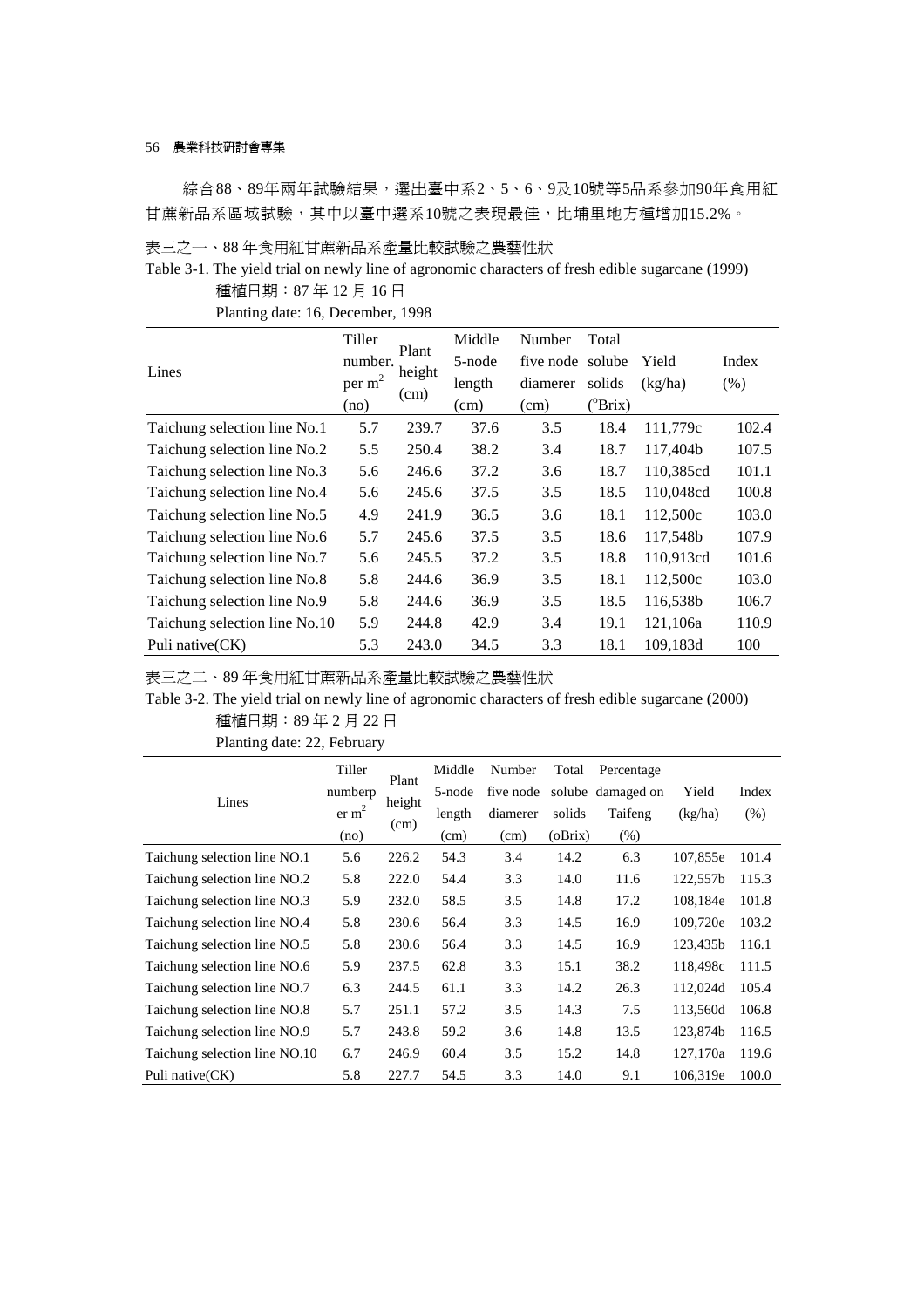| mean of two years)           |                                                |                         |                                    |                                         |                                               |                  |               |
|------------------------------|------------------------------------------------|-------------------------|------------------------------------|-----------------------------------------|-----------------------------------------------|------------------|---------------|
| Lines                        | Tiller<br>number<br>per m <sup>2</sup><br>(no) | Plant<br>height<br>(cm) | Middle<br>5-node<br>length<br>(cm) | Number<br>five node<br>diameter<br>(cm) | Total<br>solube<br>solids<br>$^{\circ}B$ rix) | Yield<br>(kg/ha) | Index<br>(% ) |
| Taichung seletion line No.1  | 5.7                                            | 233.0                   | 46.0                               | 3.5                                     | 16.3                                          | 109,817          | 101.9         |
| Taichung seletion line No.2  | 5.7                                            | 236.2                   | 46.3                               | 3.4                                     | 16.4                                          | 119,981          | 111.4         |
| Taichung seletion line No.3  | 5.8                                            | 239.3                   | 47.9                               | 3.6                                     | 16.8                                          | 109,285          | 101.4         |
| Taichung seletion line No.4  | 5.7                                            | 238.1                   | 47.0                               | 3.4                                     | 16.5                                          | 109,884          | 102.0         |
| Taichung seletion line No.5  | 5.4                                            | 236.3                   | 46.5                               | 3.5                                     | 16.3                                          | 115,499          | 107.2         |
| Taichung seletion line No.6  | 5.8                                            | 241.6                   | 50.2                               | 3.4                                     | 16.9                                          | 120,492          | 111.8         |
| Taichung seletion line No.7  | 6.0                                            | 245.0                   | 49.2                               | 3.4                                     | 16.5                                          | 111,469          | 103.5         |
| Taichung seletion line No.8  | 5.8                                            | 247.9                   | 47.1                               | 3.5                                     | 16.2                                          | 113,030          | 104.9         |
| Taichung seletion line No.9  | 5.8                                            | 244.2                   | 48.1                               | 3.6                                     | 16.7                                          | 120,206          | 111.6         |
| Taichung seletion line No.10 | 6.3                                            | 245.9                   | 51.7                               | 3.5                                     | 17.2                                          | 124,138          | 115.2         |
| Puli native(CK)              | 5.6                                            | 235.4                   | 44.5                               | 3.3                                     | 16.1                                          | 107,751          | 100.0         |

表三之三、食用紅甘蔗新品系之農藝性狀(88~89 年平均) Table 3-3. The mean value of agronomic characters on newly lines of fresh edible sugarcane (the

#### 食用紅甘蔗新品系區域試驗

90年食用紅甘蔗新品系區域試驗埔里、二水及田中試地之農藝性狀列如表四之一、 四之二及四之三,其三處平均農藝性狀列如表四之四。由表4-4可知,供試品系之平方公 尺莖數比對照品種埔里地方種增加0.4~0.9支;蔗莖長度比埔里地方種增加4.9~16.0 cm; 中間5節長度比埔里地方種增加1.0~6.0 cm; 第5節節間直徑比埔里地方種增加0.1~0.2 cm; 總 可 溶 性 固 形 物 比 埔 里 地 方 種 增 加 0.6~1.0°Brix ; 每 公 頃 蔗 莖 產 量 介 於 113,827~121,801 kg,比埔里地方種(103,504 kg)增加8.7~17.7%。

綜合埔里、二水及田中三試地試驗結果,以臺中育10號之表現最佳,其農藝性狀及 產量均比埔里地方種為佳。

表四之一、90 年食用紅甘蔗新品系區域試驗埔里試區之農藝性狀

Table 4-1. The regional yield trial on newly lines the agronomic characters of fresh edible sugarcane (Puli, 2001)

種植日期:90 年 1 月 22 日 Planting date: 22, January

|                  | Tiller      | Plant  | Middle | Number    | Tota              |           |       |
|------------------|-------------|--------|--------|-----------|-------------------|-----------|-------|
|                  | no.per $m2$ | height | 5-node | five node | solube            | Yield     | Index |
| variety          |             | (cm)   | length | diameter  | solids            | (kg/ha)   | (% )  |
|                  | (no)        |        | (cm)   | (no)      | $(^o\text{Brix})$ |           |       |
| Taichungyu No.2  | 5.9         | 226.0  | 47.9   | 3.6       | 18.9              | 118,463bc | 109.3 |
| Taichungyu No.5  | 5.8         | 231.7  | 47.6   | 3.5       | 19.1              | 117,450bc | 108.4 |
| Taichungyu No.6  | 5.9         | 240.7  | 50.6   | 3.6       | 19.0              | 118.969b  | 109.8 |
| Taichungyu No.9  | 5.7         | 228.6  | 47.5   | 3.6       | 18.8              | 115,931bc | 107.0 |
| Taichungyu No.10 | 6.3         | 235.4  | 51.2   | 3.5       | 19.2              | 127,575a  | 117.8 |
| Puli native (CK) | 5.4         | 219.1  | 47.2   | 3.3       | 18.5              | 108,338c  | 100.0 |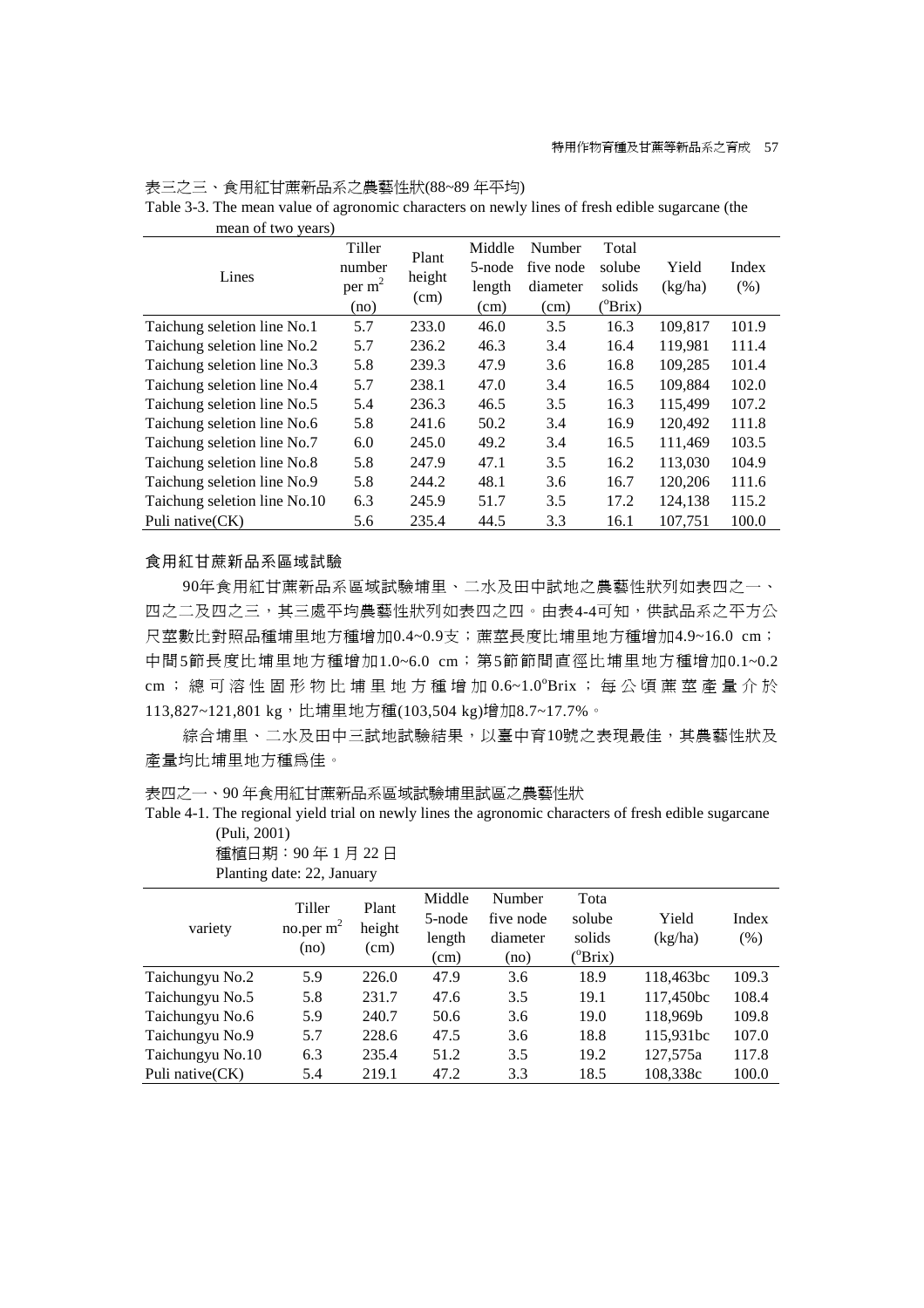|                  | 種植日期: 90年1月28日             |       |        |                                                 |                  |                 |       |
|------------------|----------------------------|-------|--------|-------------------------------------------------|------------------|-----------------|-------|
|                  | Planting date: 28, January |       |        |                                                 |                  |                 |       |
|                  | Tiller                     | Plant | Middle | Number five Tota solube                         |                  | Yield           | Index |
| variety          |                            |       |        | no.per $m^2$ height 5-node length node diameter | solids           |                 |       |
|                  | (no)                       | (cm)  | (cm)   | (no)                                            | $^{\circ}$ Brix) | (kg/ha)         | (% )  |
| Taichungyu No.2  | 5.1                        | 210.9 | 46.0   | 3.5                                             | 17.6             | 102,300c        | 108.8 |
| Taichungyu No.5  | 5.2                        | 213.1 | 45.8   | 3.6                                             | 18.2             | 103,456bc 110.0 |       |
| Taichungyu No.6  | 5.4                        | 217.0 | 46.6   | 3.6                                             | 18.0             | 106,921b        | 113.7 |
| Taichungyu No.9  | 5.6                        | 220.8 | 46.7   | 3.5                                             | 18.2             | 110,549a        | 117.5 |
| Taichungyu No.10 | 5.7                        | 223.6 | 48.8   | 3.6                                             | 18.6             | 112,201a        | 119.3 |
| Puli native (CK) | 4.8                        | 206.9 | 44.5   | 3.3                                             | 17.2             | 94,050d         | 100.0 |

表四之二、90 年食用紅甘蔗新品系區域試驗二水試區之農藝性狀

Table 4-2. The regional yield trial on newly lines the agronomic characters of fresh edible sugarcane (Erh Shui, 2001)

表四之三、90 年食用紅甘蔗新品系區域試驗田中試區之農藝性狀

Table 4-3. The regional yield trial on newly lines the agronomic characters of fresh edible sugarcane (Tien Chung, 2001)

種植日期:90 年 1 月 31 日

```
Planting date: 31, January
```

| variety           | Tiller<br>no.per $m2$<br>(no) | Plant<br>height<br>(cm) | Middle<br>5-node<br>length<br>(cm) | Number<br>five node<br>diameter<br>(no) | Tota<br>solube<br>solids<br>$(^o\text{Brix})$ | Yield<br>(kg/ha) | Index<br>$(\% )$ |
|-------------------|-------------------------------|-------------------------|------------------------------------|-----------------------------------------|-----------------------------------------------|------------------|------------------|
| Taichungyu No. 2  | 6.5                           | 215.9                   | 45.3                               | 3.5                                     | 19.6                                          | 116,687c         | 107.9            |
| Taichungyu No. 5  | 6.8                           | 217.0                   | 46.3                               | 3.5                                     | 19.6                                          | 121,874b         | 112.7            |
| Taichungyu No. 6  | 6.6                           | 215.6                   | 52.5                               | 3.6                                     | 19.3                                          | 119.374bc        | 110.4            |
| Taichungyu No. 9  | 6.4                           | 225.2                   | 44.4                               | 3.4                                     | 19.1                                          | 115,000c         | 106.4            |
| Taichungyu No. 10 | 7.0                           | 227.0                   | 54.3                               | 3.6                                     | 19.5                                          | 125,626a         | 116.2            |
| Puli native (CK)  | 6.0                           | 212.0                   | 44.4                               | 3.5                                     | 18.5                                          | 108.124d         | 100.0            |

表四之四、90 年食用紅甘蔗新品系區域試驗之農藝性狀

Table 4-4. The mean value of agronomic characters on newly lines of fresh edible sugarcane (the mean of three locals)

(埔里、二水及田中三處平均)

| variety          | Tiller<br>no.per $m2$<br>(no) | Plant<br>height<br>(cm) | Middle<br>5-node<br>length<br>(cm) | Number<br>five node<br>diameter<br>(no) | Tota<br>solube<br>solids<br>$(^o\text{Brix})$ | Yield<br>(kg/ha) | Index<br>(% ) |
|------------------|-------------------------------|-------------------------|------------------------------------|-----------------------------------------|-----------------------------------------------|------------------|---------------|
| Taichungyu No.2  | 5.8                           | 217.6                   | 46.4                               | 3.5                                     | 18.7                                          | 112.484          | 108.7         |
| Taichungyu No.5  | 5.9                           | 220.6                   | 46.6                               | 3.5                                     | 19.0                                          | 114.260          | 110.4         |
| Taichungyu No.6  | 6.0                           | 224.4                   | 49.9                               | 3.6                                     | 18.8                                          | 115.088          | 111.2         |
| Taichungyu No.9  | 5.9                           | 224.9                   | 46.2                               | 3.5                                     | 18.7                                          | 113,827          | 110.0         |
| Taichungyu No.10 | 6.3                           | 228.7                   | 51.4                               | 3.6                                     | 19.1                                          | 121,801          | 117.7         |
| Puli native (CK) | 5.4                           | 212.7                   | 45.4                               | 3.4                                     | 18.1                                          | 103,504          | 100.0         |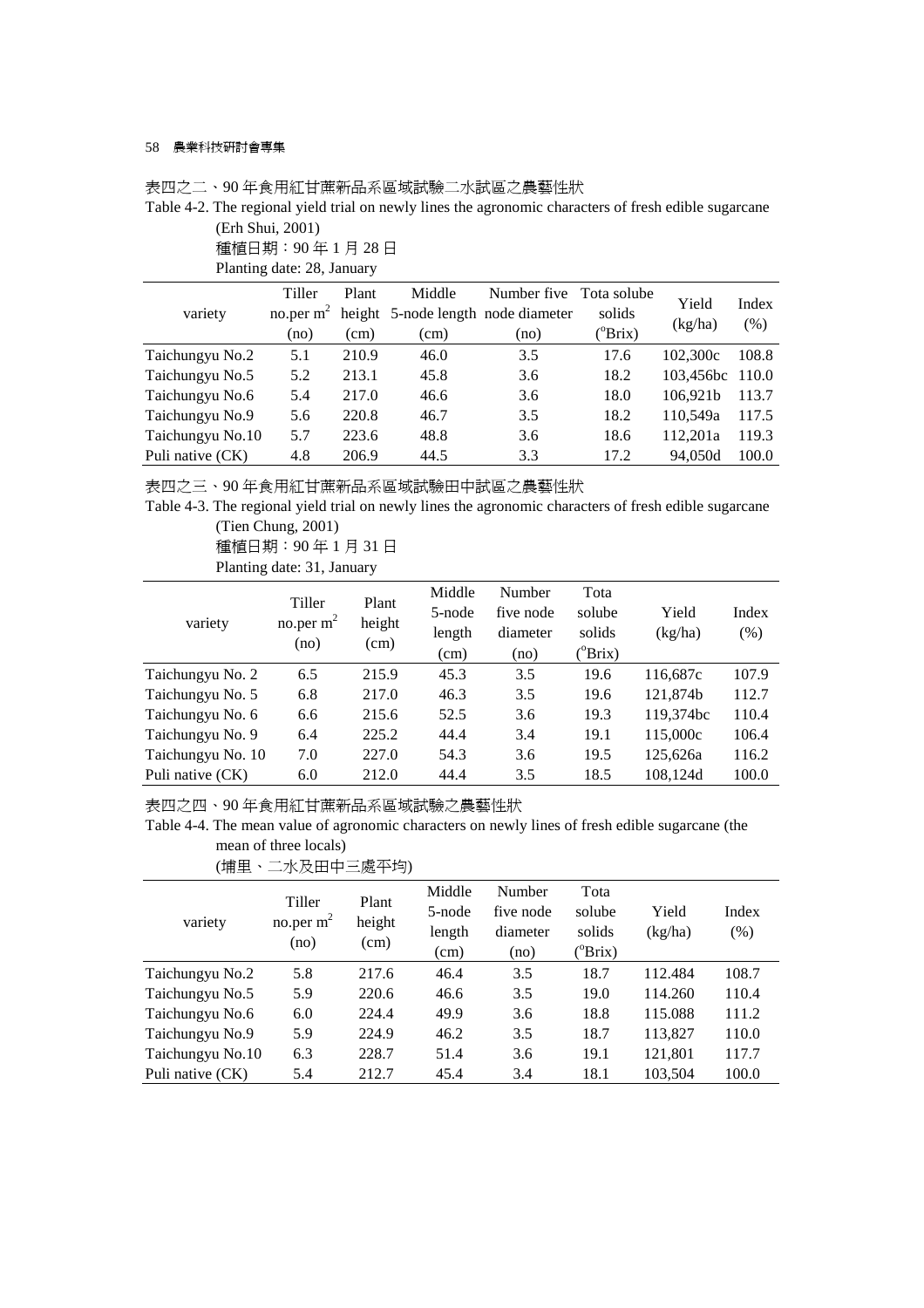# 討 論

為提高國產薏苡單位面積產量,從國外引進Mato gross等15系(種),進行觀察及產量 比較試驗,從中選出全農系分、京都旭、中里在來、岡山3號及鳩力等5品等晉升新品系 區域試驗,其中以全農系分之表現最佳,每平方公尺莖數比對照品種臺中1號增加4.1支, 每株粒數增加0.6粒,稔實率增加3.3%,千粒重增加1.4%,每公頃產量高達3,882 kg,比臺 中1號(3,457 kg)增加425 kg (+12.3%),為頗有發展潛力之品種。

為提高國產蕎麥單位面積產量,從國外引進TARI 40539等9品系(種),進行觀察及產 量比較試驗,從中選出TARI 40051、50039、50041、CIFA 38、39及九江苦蕎等6品系晉 升新品系區域試驗,其中以九江苦蕎之表現最佳,生育日數比臺中1號早熟14日,株高低 18.4 cm,每平方公尺株數增加24.4支,每株粒數增加36.2粒,千粒重減少6.7 g,每公頃產 量高達3,088 kg,比臺中1號(2,272 kg)增加816 kg (+35.9%),可供第二期作水稻晚收穫地 區農民栽培蕎麥之用,由於增產效果相當明顯,預期可大幅提高農民種植蕎麥之意願。

為提高國產食用紅甘蔗品質及產量,從全省食用紅甘蔗栽培地區搜集21個地方種進 行觀察試驗,從中選出10個優良品種在埔里進行兩年新品系產量比較試驗。結果選出臺 中選系2、5、6、9、10等5品系參加90年新品系區域試驗,於埔里、二水及田中三處地方 進行試驗,結果以臺中育10號之表現最佳,每平方公尺莖數比埔里地方種增加0.9支;薦 莖長度增加16 cm;中間5節長度增加0.6 cm;第5節節間直徑增加0.2 cm;總可溶性固形物 增加1 °Brix。每公頃蔗萃產量高達121,801 kg,比埔里地方種(103,504 kg)增加17.7%,俟 完成第2年區域試驗及栽培法試驗後將申請登記命名及推廣,可解決近20年來國內食用紅 甘蔗蔗株生育不良,食用品質不佳及產量銳減之難題。